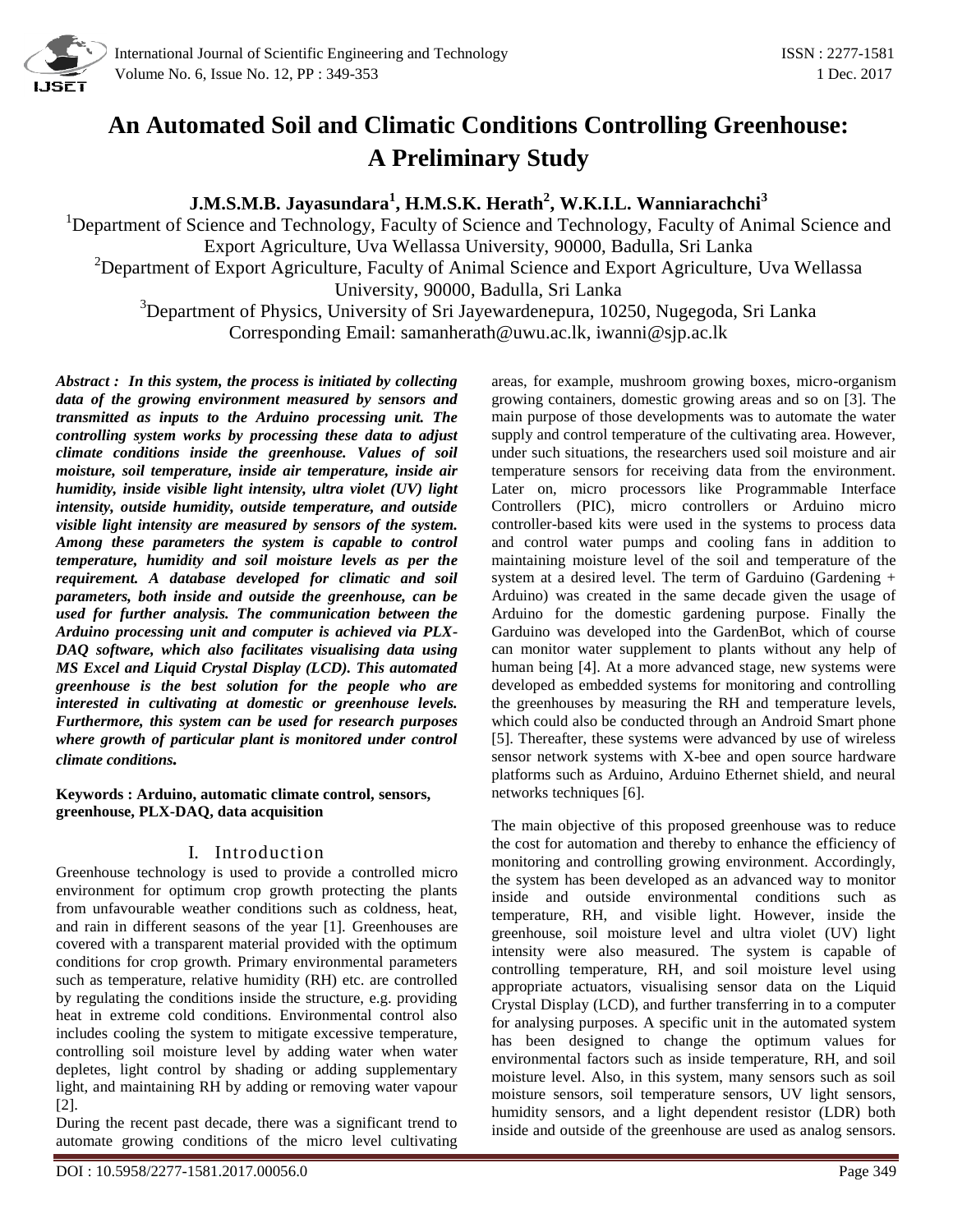

 International Journal of Scientific Engineering and Technology ISSN : 2277-1581 Volume No. 6, Issue No. 12, PP : 349-353 1 Dec. 2017

The Arduino Mega 2560 board is used to process the data. Further, the system includes output components like exhaust fan and space heater for controlling air temperature level, mist sprinklers for maintaining appropriate RH level, and normal sprinklers with electric solenoid valves for controlling soil moisture and temperature. Data about the current situation of the greenhouse are saved in a Microsoft Excel worksheet through PLX-DAQ software and those data can be then used for further analysis, as needed. The reference values of various growing conditions, according to the different stages of plant and different type of crops can be changed by using the push button panel manually. In this study, sweet green pepper (*Capsicum annuum)* was used as the test crop given the wide use of this crop under greenhouse condition and effectiveness of the automated system on that crop. For sweet green pepper, temperature must be at least 22 °C for seed germination, and soil should be at least 19 °C [7].

### II. Material and Methodology

#### A. Establishment of greenhouse

A greenhouse was built up using pipe arches that were supported by pipe purling running along the length of the greenhouse. UV treated polyethylene was used to cover the structure. The height, width and length of this greenhouse were 2, 1.8, and 3.6 m, respectively. 0.6 m height from the bottom was covered by lumbers and the structure also consisted with a wooden door. There were two main areas inside the greenhouse *i.e.* circuit located area and planted area. Within the planted area of the greenhouse ten pots were placed in two rows as given in Figure 1. Number of pots was determined based on the space requirement of sweet pepper plants and the availability of the space within the greenhouse. Peppers prefer to the soil that is rich in organic matter, moisture retentive but well draining and pH of 5.5 to 6.5. The soil sample was made by mixing with compost and created a loose soil texture so the roots can spread easily. The pots were 10-12 inches deep and wide with the sufficient drainage holes.

#### B. Sensors and inputs

Temperature and relative humidity inside and outside of the greenhouse were monitored by two DHT11 sensors, which multifaceted with a calibrated digital signal output feature so that it encloses high accuracy and stellar long-term steadiness [8]. Six Negative Temperature Coefficient (NTC) Thermistor temperature sensor with the Waterproof Probes were used to measure soil temperature of the pots. ML8511 sensor was used for acquiring UV intensity and was equipped with an internal amplifier, which converts photo-current to voltage depending on the UV intensity. This sensor detects 280 – 390 nm light more effectively [9].



Figure 1: Pots arrangement inside the greenhouse

The visible light level was detected by a Light Dependent Resistor (LDR), which works on the principle of photo conductivity [10]. Soil moisture sensors were used to determine how much water is needed to irrigate the plants. Resistive type of moisture sensor has two probes to pass current through the soil and in turn read resistance to get the moisture level of soil [11]. Soil moisture sensor was prepared and arranged as follows in the system. 10 cm long two pieces of galvanised wire were used to make probes. A lead wire was soldered to one end of each probe and 9 cm of the probe was insulated. A block of plastic was sliced to make the top of the sensor. Two holes were made within the block and the two probes were inserted through the plastic block (Figure 2). RTC module (DS 3231) was used to acquire real time data into MS Excel worksheet for analysis. While keeping track of the time and date, this module also has a small EEPROM, an alarm function, and an ability to generate a square-wave of various frequencies [12]. The push button panel was used to change optimum reference values of the environmental factors (Figure 3). Altogether, it consists of 10 buttons as inputs for changing the temperature level, humidity level, and soil moisture level.





Figure 2: soil moisture sensor Figure 3: button panel

#### C. Processing platform

ArduinoMega 2560, which was used as the processing platform in the present study to sense the environmental parameters by receiving input from a variety of sensors. It can make influence on its surroundings by controlling actuators or outputs. The multiplexer or demultiplexer Integrated Circuit (IC) CD 4051 enabled expanding the inputs and outputs on the Arduino board. The CD4051 is an 8 channel analog multiplexer/demultiplexer, and when it acts as a multiplexer, it can choose one input between 8 different inputs and select at the time [13].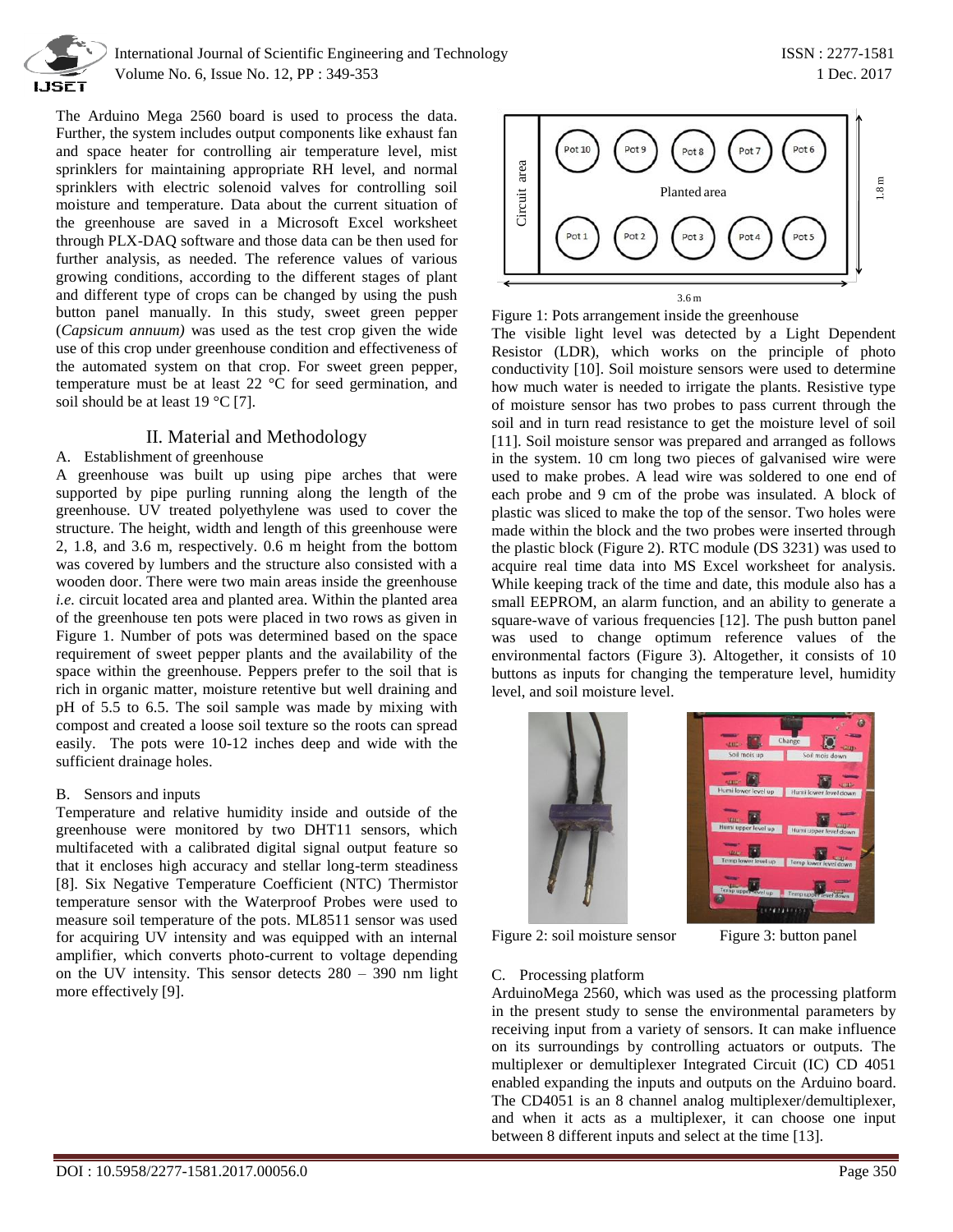

International Journal of Scientific Engineering and Technology ISSN : 2277-1581 Volume No. 6, Issue No. 12, PP : 349-353 1 Dec. 2017

#### D. System outputs

Outputs of the system are basically a series of actions required for adjusting the level of climate parameters inside the greenhouse in order to keep them at optimum level. They are activated when current sensor value is different than the optimum reference value. The system used in this study comprised six system outputs: (i) Air cooling system – with a cooling fan on or off, (ii) Air heating system – with a space heater on or off, (iii) Humidification system – with a solenoid valve with mist sprinklers on or off (iv) Dehumidification system – with an exhaust fan and space heater on or off (v) Watering system – with a two solenoid valve with small sprinklers on or off (vi) Lighting system – with a bulb on or off. Also, seven different output devices were used in this system: cooling fan, exhaust fan, space heater, a bulb operating with 230VAC, and three electric solenoid valves operating with 12VDC. These devices were connected to the Arduino through relays, which provide electrical isolation between two circuits [14]. Parallax Data Acquisition tool (PLX-DAQ) software addon for Microsoft Excel was set to acquire up to 26 channels of data from (any) Parallax microcontrollers and drop the numbers into columns as they arrive. In the transferring mechanisms the PLX-DAQ control used a set of commands to perform the specific actions. These commands are in the form of a string of characters, which are sent through the COM (Component Object Model) interface using RS232 communication [15].

#### E. System architecture and working principles

The automated greenhouse control system was made up of two principal units: (i) sensors and actuators station, and (ii) data station. The sensors/actuators station was the heart of the system that is responsible for regulating the greenhouse environment. The data station was responsible for transferring sensor data to the computer, storing and visualising the output. The functions of this greenhouse system were divided into four parts: (i) monitoring current values of the environmental factors, (ii) changing optimum reference value of the environmental factors, (iii) controlling output components according to the sensor data, and (iv) visualising and storing the data. The current values of the environmental factors were monitored by the sensors; two DHT11 humidity and temperature sensors, both inside and outside. Each row of pots contained three soil temperature sensors (NTC thermistor, temperature sensors, and waterproof probe). Average value was taken as the current soil temperature value. Each row of pots also contained three soil moisture sensors and average value was taken as the current soil moisture value. Moreover, two LDR, a UV Sensor (ML8511), and RTC module (DS3231) were used to monitor inside and outside visible lights, inside UV intensity, and real time and date, respectively, in this automated system.

The push button panel (Figure 3) was used to change optimum reference values of the environmental factors. It consisted of 10 buttons as the inputs for changing maximum air temperature level, minimum air temperature level, maximum humidity level, minimum humidity level, and soil moisture level; each level was maintained using 2 buttons as level up and down. This system worked as a close-loop control system and the

environmental factors of this greenhouse system were controlled according to the user given reference values. The Figure 4 shows the system architecture of the developed automated greenhouse soil and climate condition control system.

#### F. Visualization and storing the data

The real time sensor values were displayed on LCD display. The sensor values for UV intensity, inside – temperature, RH, visible light intensity, and outside –temperature, RH, visible light intensity, soil temperature (both left and right sides), soil moisture (both left and right sides) were able to be displayed at every 20 seconds. The Microsoft Excel work sheet was used to store the sensor values with real date and time. PLX-DAQ software was connected to the Arduino for starting the data acquisition to the Excel worksheet.



Figure 4: Automated soil and climate condition control greenhouse system architecture

## III. Results

#### A. Soil and climatic parameters

Data were recorded in the system for the given parameters such as temperature  $(^{\circ}C)$  both inside and outside, soil moisture  $(^{\circ}C)$ both left and right sides, soil temperature (°C) both left and right sides, relative humidity (%) both inside and outside, visible light both inside and outsides, and UV intensity (mw  $\text{cm}^{-2}$ ), under the present automated system. Temperature, RH, and soil moisture level inside the greenhouse were successfully controlled by the actuators. Optimum reference environmental factor values could be changed by the external button panel and then the system was executed according to the new reference values. Sensor data were visualised on the LCD display, transferred to the computer, visualised and stored in an MS Excel worksheet for further analysis.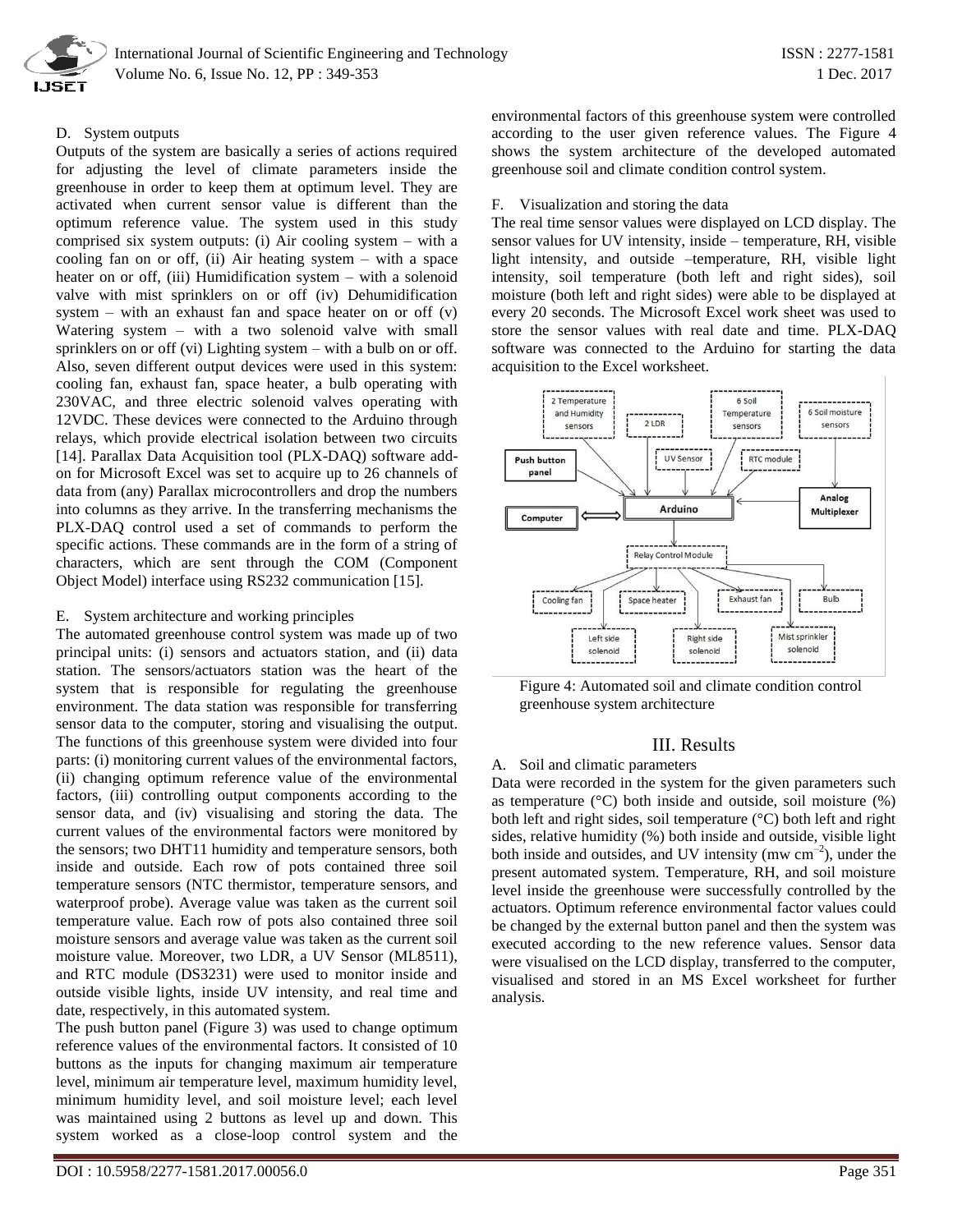



Figure 05: Temperature variation (a) inside and (b) outside of the greenhouse for 12 hours time period during 9.00 to 21.00 hrs.

According to the Figure 5 (a), inside temperature was less than 20 °C from 9.00 a.m. to 9.45 a.m. The minimum reference value for the air temperature was 20 $\degree$ C and therefore, the space heater was turned on until 9.45 am. Thereafter, the temperature gradually increased up to 28 °C by 12.00 noon. The maximum reference value for the inside temperature was 26 °C and at that time cooling fan was turned on and kept working until 2.30 pm. Then, the temperature seemed to be gradually decreasing with the time. The change of outside temperature over the time is given in Figure 7 (b). The temperature at 9.00 a.m. was  $\sim$ 21 °C and at 9.00 p.m. it was around 22 °C. The maximum temperature of the outside ( $\sim$  34 °C) reached at 1.00 p.m.



Figure 6: Soil moisture level variation in pots placed on the (a) left hand side and (b) right hand side of the greenhouse for 12 hours time period during 9.00 a.m. to 21.00 hrs.

According to the Figure 6 (a) and (b), soil moisture levels for both sides (left and right) of pots decreased gradually over the time starting from  $\sim$  62 and 64 % on the left and right sides, respectively. In the system, the reference value for the soil moisture level had been given as 50 %. When the soil moisture level is less than 50 %, electric water solenoid valves with small sprinklers were supposed to be turned on so as to increase the moisture level. However, throughout the detection time (12 hrs) the moisture level was maintained at above 50 %.

As shown in Figure 7 (a) and (b) when the soil moisture was decreased, soil temperature of both sides was increased and the opposite happened when the soil moisture level was increased. Thus, soil temperature was automatically controlled according to the soil moisture level. The temperature at the commencement of measurements was 28 and 27 °C on the left side and right side pots, respectively. Those values existed for 8 hrs on the left side and 5 hrs on the right side. On the left side pots, the temperature then gradually decreased and the reading was 25 °C at the end of the measurements made. On the right

DOI : 10.5958/2277-1581.2017.00056.0 Page 352

side, after 5 hrs the temperature increased by another 1 °C and that value exited until 8.15 p.m. At last, similar to the left side



Figure 7: Soil temperature variation in pots placed on the (a) left side and (b) right side of the greenhouse for 12 hours time period during 9.00 to 21.00 hrs.

Figure 8 (a) and (b) show RH variation inside and outside the greenhouse, respectively, for 12 hrs time period during 9.00 a.m. to 9.00 p.m. Accordingly, inside RH was more than 83 % at 10.15 am to 1.15 pm. The maximum reference value for the air RH was 83 % and therefore, the exhaust fan was turned on until 1.15 pm. Then, the RH inside the greenhouse gradually decreased up to 74 % by 4.00 pm. The minimum reference value for the inside RH was 74 % and because of that decrease of RH the electric water solenoid valve with mist sprinklers in the system was turned on until 6.45 pm. As a result, the RH of the greenhouse gradually increased over the time and reached up to 78 % by the end of the monitoring time. The RH variation outside the greenhouse is depicted in Figure 10 (b). Compared to inside RH, outside RH was always lower at any time. The distribution pattern of RH however existed in similar way although the lowest level  $({\sim}69\%)$  reached by 2.30 p.m. which is some minutes earlier to the inside RH.



Figure 8: Relative humidity variation (a) inside and (b) outside the greenhouse for 12 hrs time period during 9.00 to 21.00 hrs.

Figures 9 (a) and (b) show the visible light variations of inside and outside of the greenhouse, respectively. When the visible light was dark inside the greenhouse a bulb was turned on until it got middle light. Although, the outside visible light level existed at 3 until 6.00 p.m. the inside visible light was at its middle level during the first  $\sim 1.5$  hrs. Thereafter, the level reached to 3 (light) and the same existed for 6 hrs. By the end of the monitoring time, both inside and outside light levels reached to 1, which is dark.

Figure 10 presents how UV intensity variation took place for 12 hours time period during 9.00 a.m. to 9.00 p.m. As such, UV intensity increased until 12.00 noon starting from 0.8 and